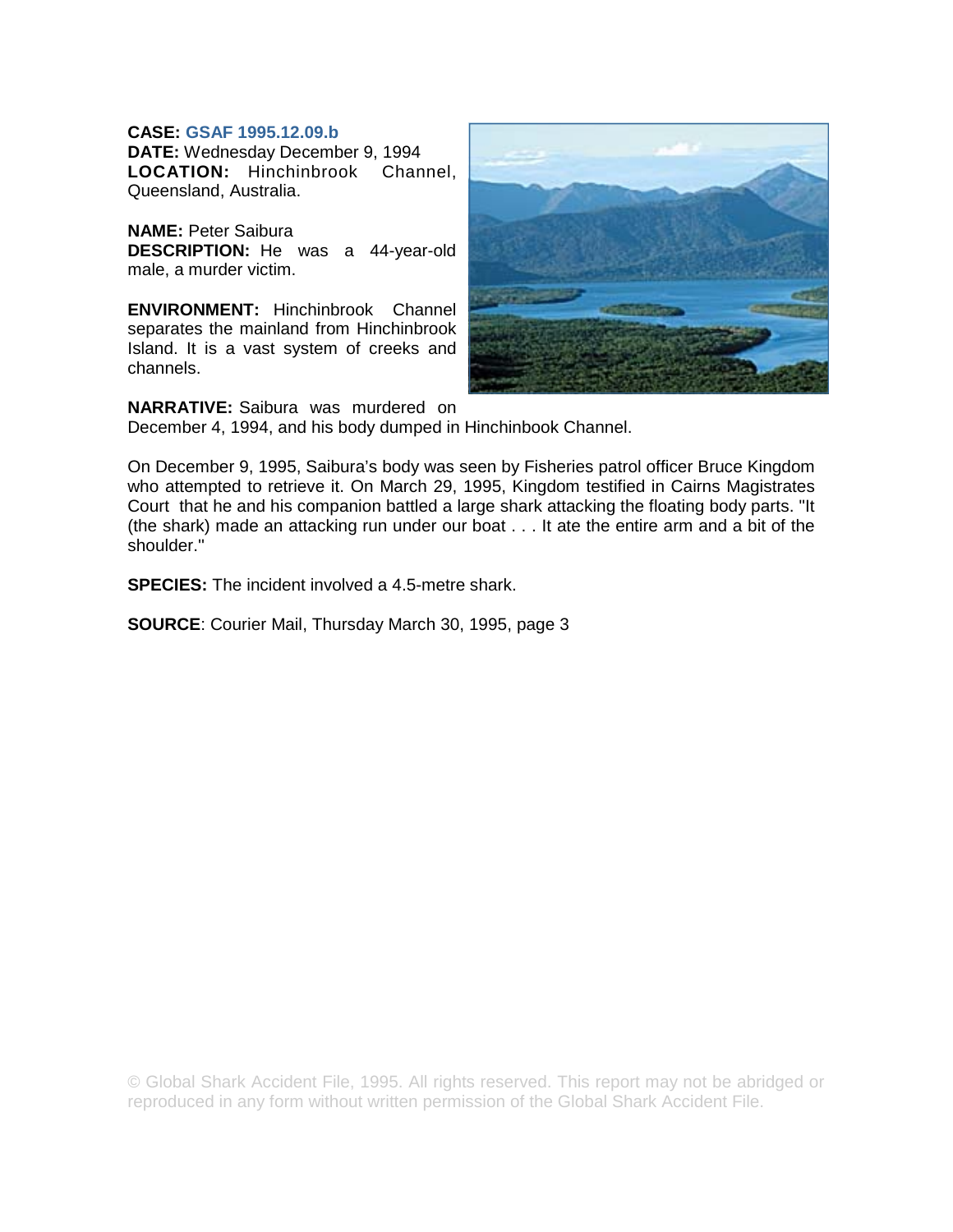## **SHARK ATE ARM: WITNESS**

## *in Cairns A fisheries patrol officer watched a 4.5m shark devour a murder victim's arm, Cairns Magistrates Court was told yesterday.*

The information was given in evidence during a committal hearing for Innisfail pensioner Kenneth Austin Scotton, 52, who has been charged with the murder of Gold Coast man John Peter Saibura, 44, on December 4, 1994.

A Queensland Boating and Fisheries patrol officer and state police officers gave evidence in the morning session of the hearing held under tight security before Magistrate Trevor Pollock.

Fisheries patrol officer Bruce Kingdom told the court how he found bits of a body floating in Hinchinbrook Channel during a routine patrol on December 9. "As we drove closer I thought it was a piece of a dugong that had been dismembered but when we came alongside the pieces there were two larger pieces it was obviously a human arm attached to half of an upper torso," he said.

"There was a small section with another arm . . . there was a human head . . . they were in a state of decomposition, each body part had wounds to it. There were some incision-like wounds around the base of the head.''

Mr Kingdom said he and his companion battled a large shark attacking the floating body parts. "It (the shark) made an attacking run under our boat and ate that body section. It ate the entire arm and a bit of the shoulder.''

During Mr Kingdom's evidence, Scotton's wife left the court sobbing. Police officers told the court of retrieving the body parts from the water.

The victim was identified by a fingerprint expert. Police also told of Scotton speaking about his son's death after he had come into the police station to give a statement. Innisfail Detective Sergeant Jeffrey Kelly said that during a conversation, Scotton had told him that his son Brett was a marijuana crop sitter on a crop belonging to Albert Rhodes. "And that Rhodes had contacted Ken (Scotton) and informed him that Brett had committed suicide,'' Kelly said. "He (Scotton) stated that he had made arrangements for Rhodes to leave Brett's body where police would find it.''

The body of Brett Scotton was found lying beside the Bruce Highway north of Giru in far North Queensland on June 7. He had suffered a gunshot wound to the mouth and was found lying on top of a .357 calibre pistol.

Mr Scotton declined to question any of the witnesses during the morning session. He asked to be allowed to return to the cells. "I'm on trial for what? Because a drug addict was responsible for my boy's death.

"I'm being kept in a cage like a caged animal. I'm not being given a chance outside that door.'' Magistrate Pollock replied: ""You're being given one (chance) here. "This (the hearing) has been proceeding since December last year. You have had adequate time to prepare yourself.

''On Tuesday, the court was told testimony from Saibura's wife Deborah Patricia Saibura, Scotton's daughter Natalie, 19, and a former marijuana crop worker, Christopher James Honner. Honner told the court Scotton had told him he had shot Saibura.

Honner said he had helped Scotton dump the body in the Hinchinbrook Channel in early December.

© Global Shark Accident File, 1995. All rights reserved. This report may not be abridged or reproduced in any form without written permission of the Global Shark Accident File.